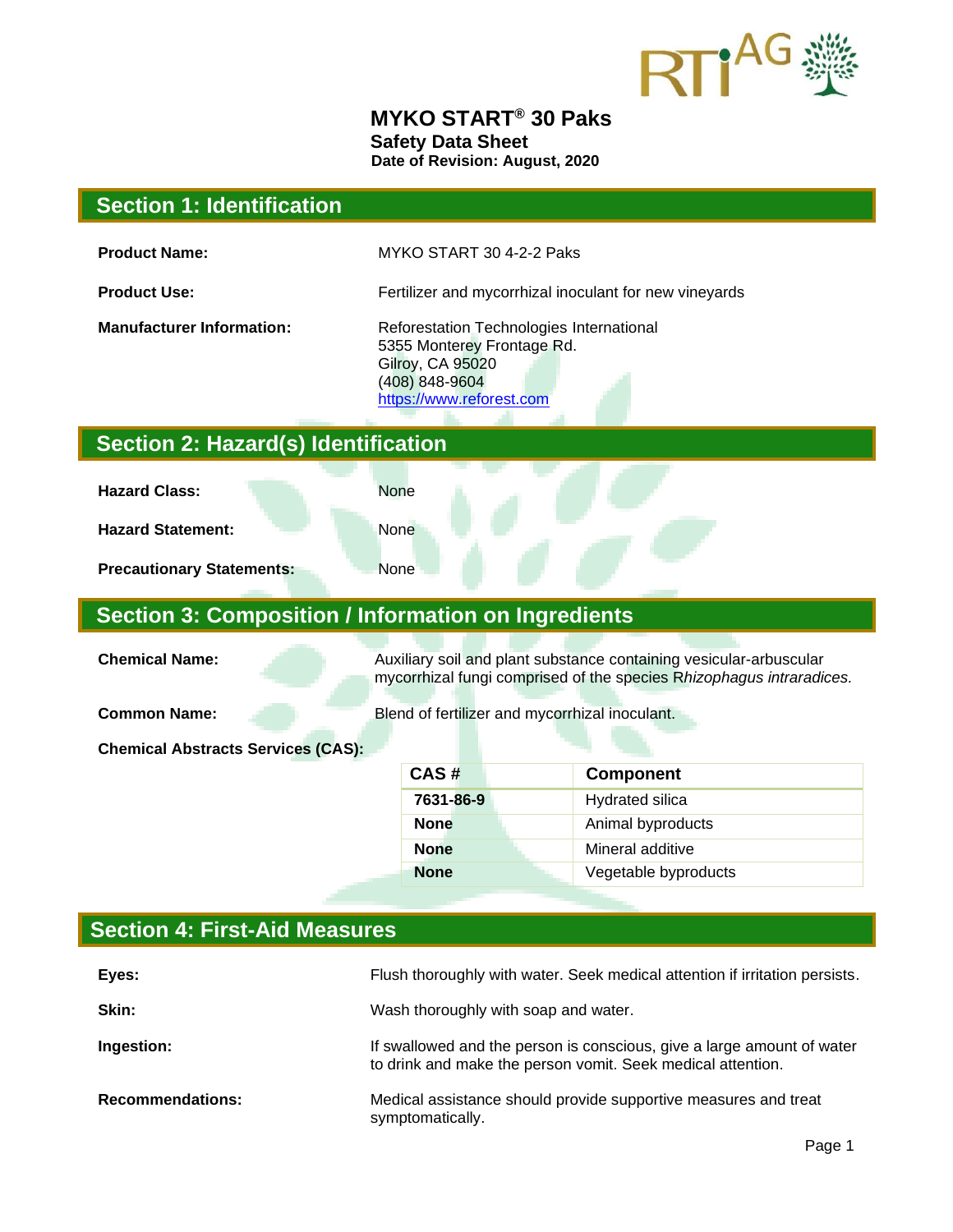#### **Section 5: Fire-Fighting Measures**

| <b>Extinguishing Equipment:</b>      | Water, sand, or fine earth. Stream smothering can be used in relatively<br>small enclosures. Substance is essentially non-flammable.                                                                        |
|--------------------------------------|-------------------------------------------------------------------------------------------------------------------------------------------------------------------------------------------------------------|
| <b>Hazardous Combustion:</b>         | None                                                                                                                                                                                                        |
| <b>Special Protective Equipment:</b> | Wear full protective clothing and self-contained breathing apparatus.<br>Use agents appropriate to surrounding materials to extinguish fire.<br>Evacuate downwind if large quantities are involved in fire. |

### **Section 6: Accidental Release Measures**

**Evacuation Procedures**: Evacuate downwind if large quantities are released.

**Cleanup Procedures**: If substance is released or spilled, sweep up and scoop into container for reuse, recycle, or disposal. Keep out of all waterways.

#### **Section 7: Handling and Storage**

**Safe Handling: Wear mask when handling.** 

**Safe Storage: Store in cool, dry place.** 

# **Section 8: Exposure Controls / Personal Protection**

**PEL's:** None

**Engineering Controls:** No protection normally required.

**Recommendations:** Wear mask when handling.

## **Section 9: Physical and Chemical Properties**

**Boiling Point:** Not applicable **Melting Point:** Not applicable **Vapor Pressure:** Not applicable **Solubility (H20):** Not soluble **Physical State:** Stable Specific Gravity: Stable 1.5 **Specific Gravity:** 

Appearance: **15-30 mesh granules. Color light brown Odor:** No appreciable odor

#### **Section 10: Stability and Reactivity**

**Chemical Stability:** Stable

**Reactivity:** Not applicable